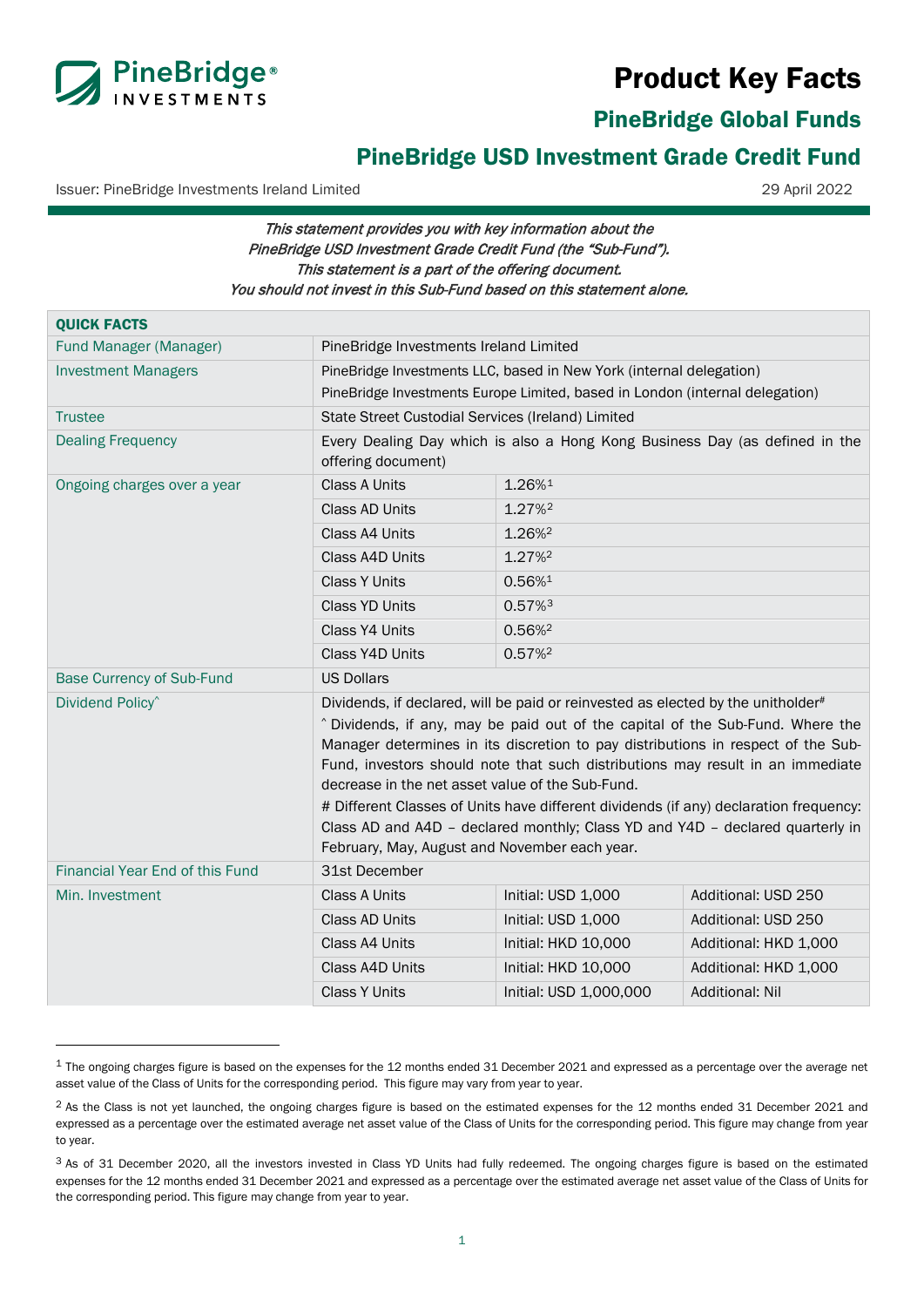#### PineBridge USD Investment Grade Credit Fund

|  | Class YD Units  | Initial: USD 1,000,000  | Additional: Nil |
|--|-----------------|-------------------------|-----------------|
|  | Class Y4 Units  | Initial: HKD 10,000,000 | Additional: Nil |
|  | Class Y4D Units | Initial: HKD 10,000,000 | Additional: Nil |

#### WHAT IS THIS PRODUCT?

PineBridge USD Investment Grade Credit Fund is a sub-fund of the PineBridge Global Funds (the "Fund"). The Fund is constituted in the form of a unit trust. It is domiciled in Ireland and its home regulator is the Central Bank of Ireland.

#### OBJECTIVES AND INVESTMENT STRATEGY

#### **Objectives**

The Sub-Fund's overall investment objective is to aim to maximise total return and provide capital preservation through investment in the US Investment Grade credit universe (as described below). There is, however, no guarantee of capital preservation.

#### **Strategy**

The Sub-Fund is an actively managed fund.

To achieve the Sub-Fund's investment objective, the Sub-Fund will invest at least 70% of its net asset value in a broadly diversified range of USD denominated investment grade credit securities (i.e. fixed income securities or debt securities), issued by the US Government (or any agent or instrumentality of the US Government (e.g. Government National Mortgage Association (Ginnie Mae) or Federal National Mortgage Association (Fannie Mae)) or other US Government- related entities), or corporate issuers which shall include corporate and sovereign issuers domiciled outside the US including issuers in Emerging Markets. Under normal circumstances, no more than 10% of the Sub-Fund's net asset value will be invested in securities issued by issuers in Emerging Markets. The Investment Manager's approach to investment selection utilizes both a top-down approach to sector allocation and bottom-up approach to security selection. Both incorporate extensive industry reviews in each of the sectors with a focus on cash flows, balance sheet strength, financial policies, industry fundamental trends, management analysis and equity market analysis as well as external credit ratings at both the aggregate sector and issuer levels. After the evaluation of these factors, the Investment Manager's credit analysts make an over or underweight recommendation with respect to each sector and assign a proprietary rating, according to an internally established methodology similar to the methodology used by rating agencies, to issuers within each sector based upon their evaluation of the credit worthiness of each issuer.

Up to 100% of the Sub-Fund's net asset value will be invested in fixed and/or floating rate credit securities which carry a long term rating by either Standard & Poor's or Moody's or Fitch of BBB- or Baa3 or higher at the time of purchase. Securities which fall below BBB- or equivalent after purchase may continue to be held by the Sub-Fund. Up to 5% of the Sub-Fund's net asset value may be in sub-investment grade securities with a minimum rating of BB- or its equivalent. The Sub-Fund will not hold securities with a rating below BB-.

"Emerging Markets" is defined as "is generally understood to refer to the markets of countries that are in the process of developing into modern industrialised states and thus display a high degree of potential but also entail a greater degree of risk. It shall include countries in Africa, Asia, Europe, Latin America and the Middle East".

The Sub-Fund will invest up to 100% of its net asset value in debt securities within the US Investment Grade credit universe which includes, but is not limited to, US dollar denominated investment grade corporate bonds and non-corporate bonds such as sovereign, supranational and foreign agency (e.g. state-owned development banks or government-guaranteed financial service organization established by a foreign government) debentures and US government and agency obligations; hybrid debt securities; securitised assets including Agency Mortgage Backed Securities ("Agency MBS") (up to 20% of its net asset value). Agency MBS are mortgage backed securities which are created by quasi-government agencies and some of which may be classified as financial derivative instrument depending on the structure of the Agency MBS. The aggregate exposure to Agency MBS, whether a financial derivative instrument or not, will not exceed 20% of the Sub-Fund's net asset value.

The Sub-Fund has no restrictions as to the proportion of assets allocated to companies of any particular market capitalisation and may invest across a range of economic sectors.

The Sub-Fund may invest up to 30% of its net asset value in cash, ancillary liquid assets, such as short-dated treasury bills, money market instruments such as time deposits and certificates of deposit issued by investment grade rated entities or financial institutions. It may also hold deposits with credit institutions.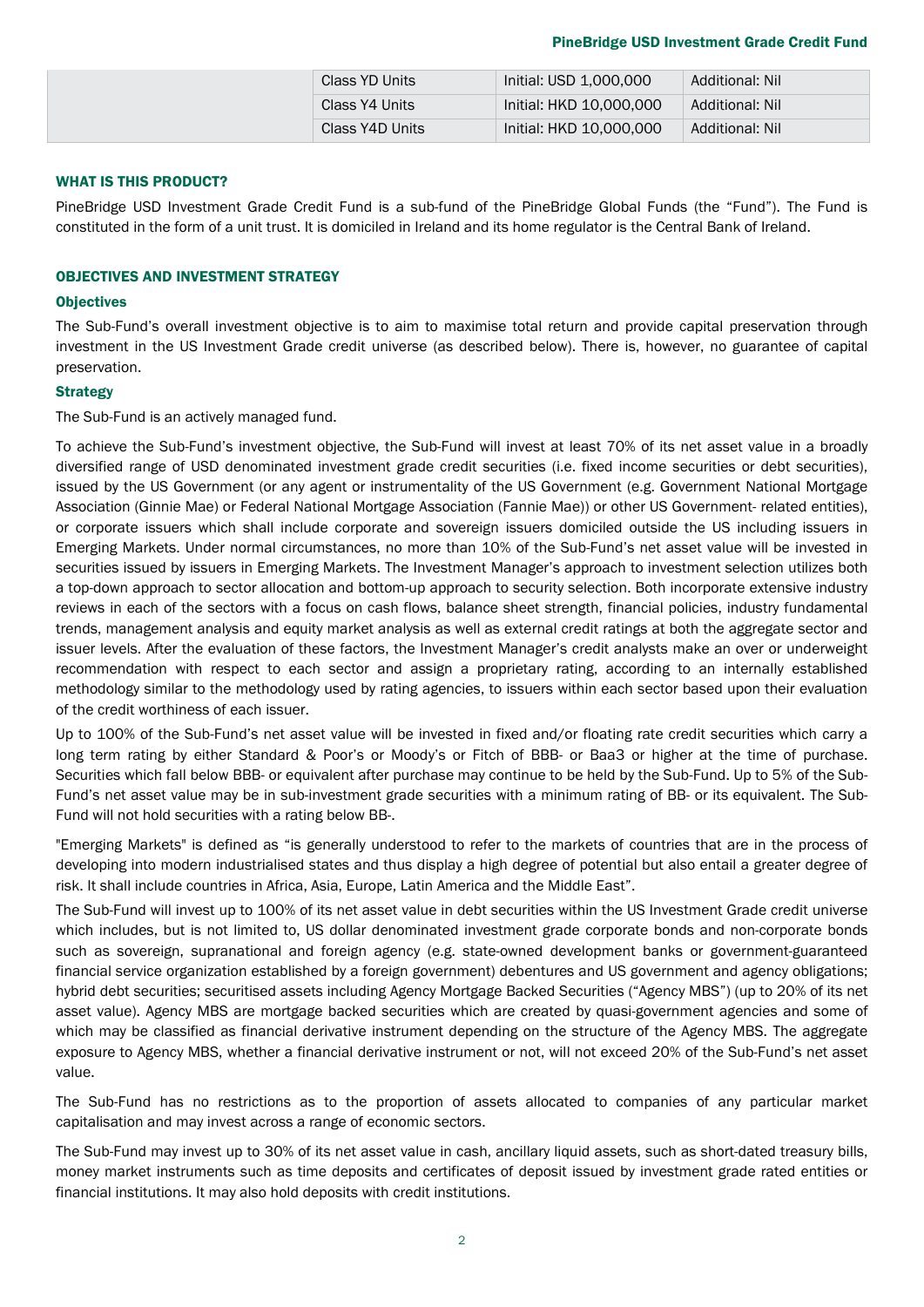#### PineBridge USD Investment Grade Credit Fund

The Sub-Fund may invest up to 20% of its net asset value in financial derivative instruments ("FDIs") including Agency MBS, credit default swaps ("CDS"), CDS indices and interest rate futures for efficient portfolio management or for hedging purposes including protection against credit, duration or default risks. The Sub-Fund will not use FDIs extensively for any purpose.

Through FDI, the Sub-Fund may seek indirect exposure to a range of CDS related indices through selling CDS protection including but not limited to indices which represent the investment grade credit market such as the Markit CDX North America Investment Grade Index. In all circumstances the guidance issued by the Central Bank from time to time will be complied with. Protection may be sold on CDS related indices for efficient portfolio management purposes in order to generate income and to manage liquidity risk. Indices are rebalanced regularly. The costs and fees relating to the rebalancing will not impact indirect investments in the indices.

The Sub-Fund may invest up to 30% of its net asset value in debt instruments with loss-absorption features including certain Additional Tier 1 and Tier 2 capital instruments (some of which are contingent convertible debt securities), external LAC debt instruments under the Financial Institutions (Resolution) (Loss-absorbing Capacity Requirements – Banking Sector) Rules, debt instruments issued under a regime of non-Hong Kong jurisdictions which implements the Financial Stability Board's standards for "Total Loss-absorbing Capacity Term Sheet", non-preferred senior debt instruments, senior or subordinated debt instruments with features of contingent write-down or contingent conversion to ordinary shares on the occurrence of a trigger event and instruments issued under the resolution regime for financial institutions and other capital instruments issued by banks or other financial institutions.

#### USE OF DERIVATIVES

The Sub-Fund's net derivative exposure may be up to 50% of its net asset value.

#### WHAT ARE THE KEY RISKS?

#### Investment involves risks. Please refer to the offering document for details including the risk factors.

#### General Investment Risk (also known as Investment Loss Risk)

- The Sub-Fund's investment portfolio may fall in value due to any of the key risk factor below and therefore your investment in the Sub-Fund may suffer losses. There is no guarantee of the repayment of principal or the performance of the Sub-Fund will generate a return. There may be circumstances where no return is generated or capital is not preserved.
- The value of the Sub-Fund may be adversely affected by developments in political, economical and social conditions and policies of the markets in which it invests which may result in losses to your investment.
- Investment in the Sub-Fund will not benefit from any deposit protection scheme.

#### Fixed Income Credit Rating Risk

- Fixed income securities may be subject to credit rating downgrade risk. Downgrading of a fixed income security may adversely affect the valuation of such security and the value of the Sub-Fund. There may also be a higher risk of default in interest payment and principal repayment.
- In the event of such downgrading, the Manager or its delegates will promptly analyse such securities and the financials of the issuer of such securities to determine the action to be taken (i.e. hold, reduce or buy). However, the Manager may or may not be able to dispose of such downgraded securities.
- Credit ratings assigned by rating agencies are subject to limitations and may not always be an accurate or reliable measure of the strength of an investment being made and do not guarantee the creditworthiness of the security and/or issuer at all times. Where such credit ratings prove inaccurate or unreliable, losses may be incurred in such investment.

#### Liquidity Risk

• Liquidity risk is defined as the risk that the Sub-Fund could not meet requests to redeem units issued by the Sub-Fund without significant dilution of remaining investors' interests in the Sub-Fund. From time to time, the investments or holdings of the Sub-Fund may face limited or reduced liquidity on the market, caused by decreased trading volume, increased price volatility, concentrated trading size, limitations on the ability to transfer or liquidate positions, and changes in industry or government regulations.

#### Concentration Risk

• The Sub-Fund may invest in USD denominated investment grade debt securities compared to more diversified funds or it may focus its investments and hold relatively large positions in, among other things, particular industries, countries, sectors, currencies or issuers. This may occur directly as a result of portfolio management decisions, or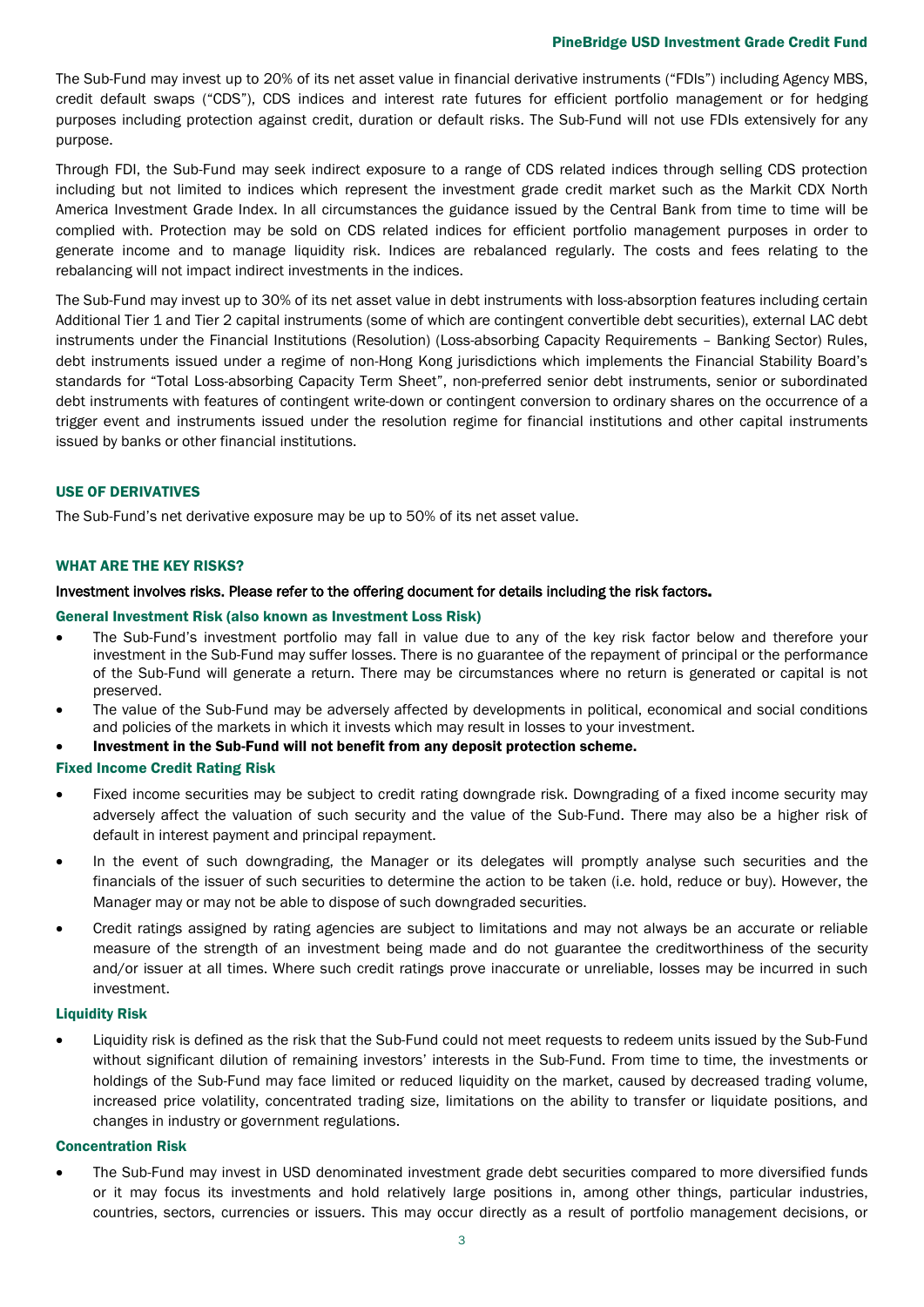#### PineBridge USD Investment Grade Credit Fund

indirectly as a result of security price changes. Where this happens, the Sub-Fund may have a greater level of sensitivity to those industries, sectors, countries, currencies or issuers and the events, developments or issues that affect their prices. This may result in significant losses for the Sub-Fund, may increase the volatility of the value of the Sub-Fund, and may also limit the liquidity of certain securities within the Sub-Fund.

#### Market Volatility Risk (also known as Price of Securities Risk)

• All types of investments and all markets are at the risk of market volatility based on prevailing economic conditions. Some of the markets or exchanges on which the Sub-Fund may invest may prove to be highly volatile from time to time.

#### Counterparty Risk

• A Sub-Fund may have credit exposure to its trading parties and may also bear the risk of settlement default. In addition, misrepresentation or omission on the part of counterparty may adversely affect the valuation of the collateral underlying an investment.

#### Interest Rate Risk

- Fixed income securities are typically interest rate sensitive, therefore investment in the Sub-Fund is subject to interest rate risk. In general, the price of debt securities rise when interest rates fall, whilst their prices fall when interest rates rise.
- The Sub-Fund's performance will depend in part on its ability to anticipate and respond to such fluctuations in interest rates and to utilise appropriate strategies to maximise returns while attempting to minimise the associated risks.

#### Fixed Income Default Risk

• The Sub-Fund is exposed to the credit/default risk of issuers of the debt securities that the Sub-Fund may invest in. There is a risk that a particular issuer may not fulfil its payment or other obligations. These events may increase the price volatility of the issuers' debt obligations and negatively affect liquidity making such debt obligations more difficult to sell. Particularly high (or increasing) levels of government deficit, amongst other factors, may adversely affect the credit rating of such sovereign debt securities and may lead to market concerns of higher default risk. In the unlikely event of default, the value of such securities may be adversely affected resulting in the loss of some or the entire invested amount.

#### Sovereign Debt Risk

- The Sub-Fund's investment in securities issued or guaranteed by governments may be exposed to political, social and economic risks. A government entity's willingness or ability to repay principal and interest due in a timely manner may be affected by its cash flow situation, the extent of its foreign reserves, the availability of sufficient foreign exchange on the date a payment is due, the relative size of the debt service burden to the economy as a whole, the government entity's policy towards the International Monetary Fund and the political constraints to which a government entity may be subject etc.
- In the event that a government entity defaults on its sovereign debt, holders of sovereign debt, including the Sub-Fund, may be requested to participate in the rescheduling of such debt and to extend further loans to the relevant government entity. Such events may negatively impact the performance of the Sub-Fund and the Sub-Fund may suffer significant losses when there is a default of sovereign debt issuers.

#### Subordination Risk

• Subordination risk arises where a Sub-Fund invests in securities that are junior in the capital structure relative to other securities. Holders of subordinated securities are paid after senior security holders and have less of a claim on issuer assets. Therefore the risk of loss is greater than in the case of securities which are more senior in the capital structure.

#### Financial Derivative Instruments Risk

• The leverage effect embedded in derivatives may result in substantial losses including and up to the total value of the assets of the Sub-Fund and the prices of derivatives can be highly volatile. The use of FDIs may expose the Sub-Fund to various types of risk, including but not limited to, counterparty, liquidity, correlation, credit, volatility, valuation and settlement risks which can have an adverse effect on the net asset value of the Sub-Fund.

#### Risk associated with Distribution Out Of / Effectively Out of the Sub-Fund's Capital (also known as Capital Growth Risk)

- Dividends, if any, may be paid out of the capital of the Sub-Fund. Where the Manager determines in its discretion to pay distributions in respect of the Sub-Fund, investors should note that such distributions amount to a return or withdrawal of part of an investor's original investment or from any capital gains attributable to that original investment.
- Such distributions may result in an immediate decrease in the net asset value of the Sub-Fund.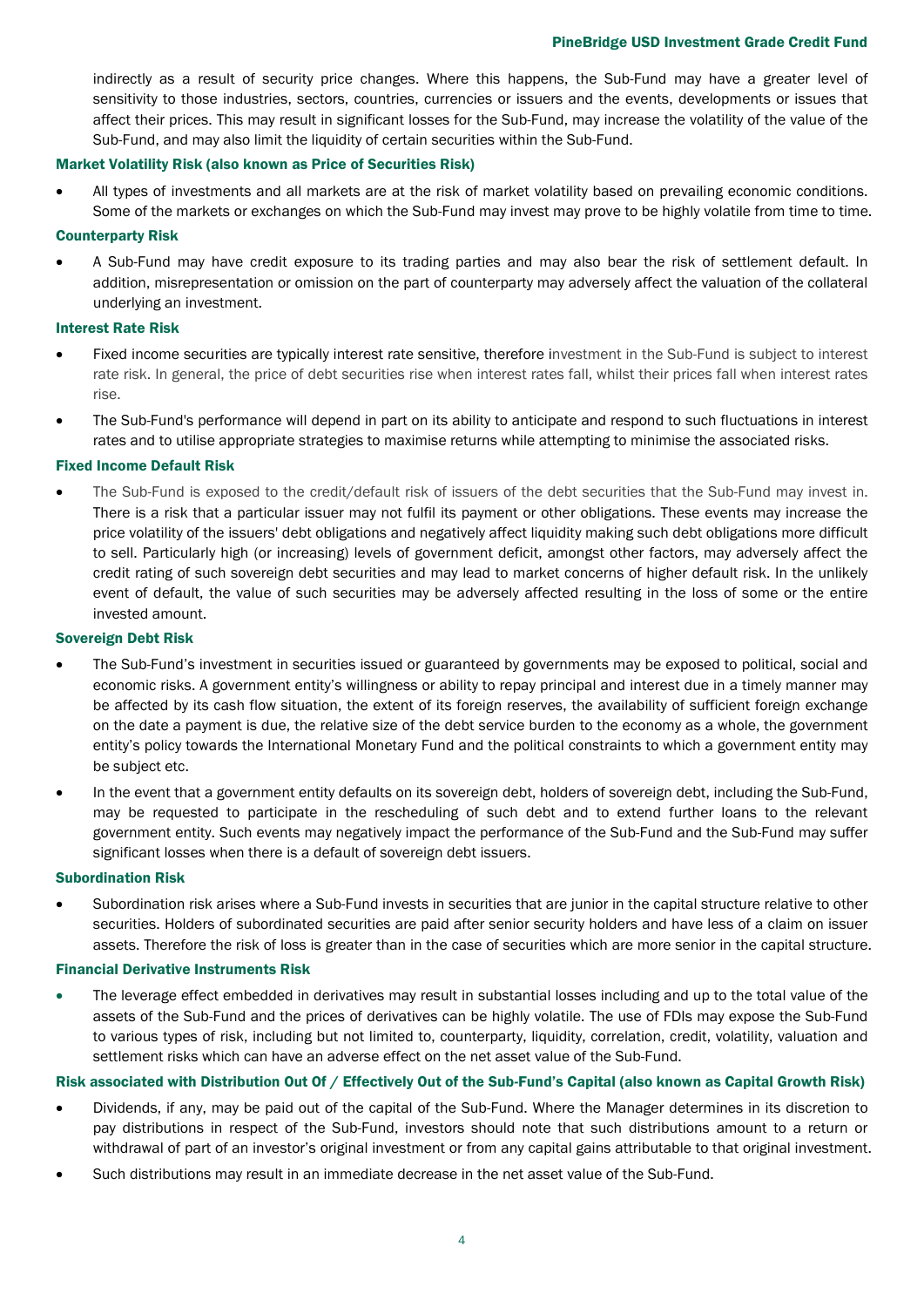Where a class is hedged, the distribution amount and net asset value may be adversely affected by currency fluctuations between the reference currency of the hedged class and the base currency of the Sub-Fund, resulting in an increase in the amount of distribution that is paid out of capital and hence a greater erosion of capital than other non-hedged classes.

#### Risk associated with instruments with Loss-Absorption Features

- Debt instruments with loss-absorption features are subject to greater risks when compared to traditional debt instruments as such instruments are typically subject to the risk of being written down or converted to ordinary shares upon the occurrence of a trigger event (e.g., when the issuer is near or at the point of non-viability or when the issuer's capital ratio falls to a specified level), which are likely to be outside of the issuer's control. Such trigger events are complex and difficult to predict and may result in a significant or total reduction in the value of such instruments.
- In the event of the activation of a trigger, there may be potential price contagion and volatility to the entire asset class. Debt instruments with loss-absorption features may also be exposed to liquidity, valuation and sector concentration risk.
- Coupon payments on certain debt instruments are discretionary and may be cancelled by the issuer at any point, for any reason, and for any length of time.
- In relation to non-preferred senior debt instruments, while these instruments are generally senior to subordinated debts, they may be subject to write-down upon the occurrence of a trigger event and will no longer fall under the creditor ranking hierarchy of the issuer. This may result in total loss of principal invested.
- The Sub-Fund may invest in contingent convertible debt securities, commonly known as CoCos, which are highly complex and are of high risk. Upon the occurrence of the trigger event, CoCos may be converted into shares of the issuer (potentially at a discounted price), or may be subject to the permanent write-down to zero. Coupon payments on CoCos are discretionary and may be cancelled by the issuer at any point, for any reason, and for any length of time.

#### ESG Risks

• The Sub-Fund is subject to environmental, social or governance ("ESG") related risks and sustainability risk. Sustainability risk is an ESG event or condition that, if it occurs, could cause an actual or a potential material negative impact on the value of the investment. Third party data may be used to determine ESG factors and are based on backward-looking analysis, and the data may be limited and subject to change. The categorisation of the Sub-Fund under the Regulation (European Union) 2019/2088 of the European Parliament and of the Council of 27 November 2019 on sustainability-related disclosures in the financial services sector may be affected by regulatory change or new technical standards/guidance coming into effect.



#### HOW HAS THE SUB-FUND PERFORMED?

- Past performance information is not indicative of future performance. Investors may not get back the full amount invested.
- The computation basis of the performance is based on the calendar year end, NAV-To-NAV, with dividend reinvested.
- These figures show by how much the unit class increased or decreased in value during the calendar year being shown. Performance data has been calculated in USD, including ongoing charges and excluding subscription fee and redemption fee you might have to pay.
- Where no past performance is shown there was insufficient data available in that year to provide performance.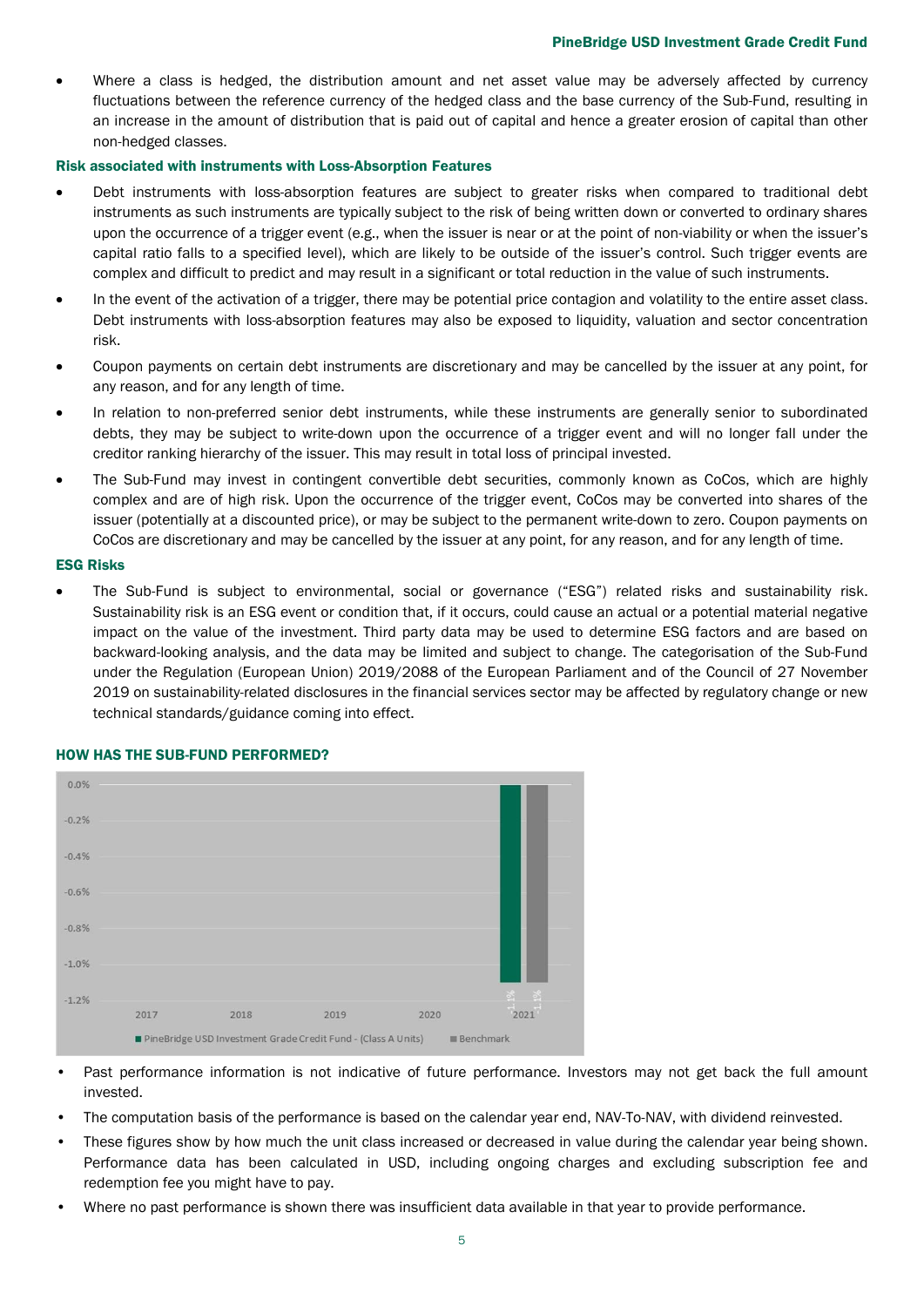- Class A is an active unit class available for Hong Kong retail investors. It is chosen to be the representative unit class for disclosure of past performance information in this statement.
- The benchmark of the Sub-Fund is Bloomberg Barclays US Credit Index Total Return, which is a traditional, market capitalization weighted index which includes USD denominated bonds issued by corporate, sovereign and quasisovereigns issuers from around the world.
- Sub-Fund launch date: 17 October 2016
- Class A launch date: 11 August 2020

#### IS THERE ANY GUARANTEE?

This Sub-Fund does not have any guarantee. You may not get back the full amount of money you invest.

#### WHAT ARE THE FEES AND CHARGES?

#### Charges which may be payable by you

You may have to pay the following fees when dealing in the Units of the Sub-Fund.

| <b>Fee</b>                         | What you pay                                                                                                                                                                                    |
|------------------------------------|-------------------------------------------------------------------------------------------------------------------------------------------------------------------------------------------------|
| Subscription fee (sales charge)    | Up to 5.00% of the net asset value per unit of the subscription amount may be<br>charged (applicable to Class A, AD, A4 and A4D Units only; currently nil for Class Y,<br>YD, Y4 and Y4D Units) |
| Switching fee (switching charge)   | Up to 3.00% of the net asset value per unit of the units switched may be charged<br>(applicable to Class A, AD, A4 and A4D Units only; currently nil for Class Y, YD, Y4<br>and Y4D Units)      |
| Redemption fee (redemption charge) | Up to 3.00% of the net asset value per unit of the units redeemed may be charged<br>(applicable to Class A, AD, A4 and A4D Units only; currently nil for Class Y, YD, Y4<br>and Y4D Units)      |

# Ongoing fees payable by the Sub-Fund

The following expenses will be paid out of the Sub-Fund. They affect you because they reduce the return you get on your investments.

| Annual rate (as a % of the Sub-Fund's net asset value) |                            |
|--------------------------------------------------------|----------------------------|
| Class A Units                                          | Up to 0.65% may be charged |
| Class AD Units                                         | Up to 0.65% may be charged |
| Class A4 Units                                         | Up to 0.65% may be charged |
| Class A4D Units                                        | Up to 0.65% may be charged |
| <b>Class Y Units</b>                                   | Up to 0.45% may be charged |
| Class YD Units                                         | Up to 0.45% may be charged |
| Class Y4 Units                                         | Up to 0.45% may be charged |
| Class Y4D Units                                        | Up to 0.45% may be charged |
| Not Applicable                                         |                            |
| Not Applicable                                         |                            |
| Up to 0.30% may be charged                             |                            |
| Up to 0.30% may be charged                             |                            |
| Class A Units                                          | 0.50%                      |
| Class AD Units                                         | 0.50%                      |
| Class A4 Units                                         | 0.50%                      |
| Class A4D Units                                        | 0.50%                      |
| <b>Class Y Units</b>                                   | nil                        |
|                                                        |                            |

<span id="page-5-0"></span><sup>&</sup>lt;sup>4</sup> The current annual rates may be increased up to a specified permitted maximum level as set out in the Prospectus of the Fund by giving not less than one month's prior notice to Unitholders.